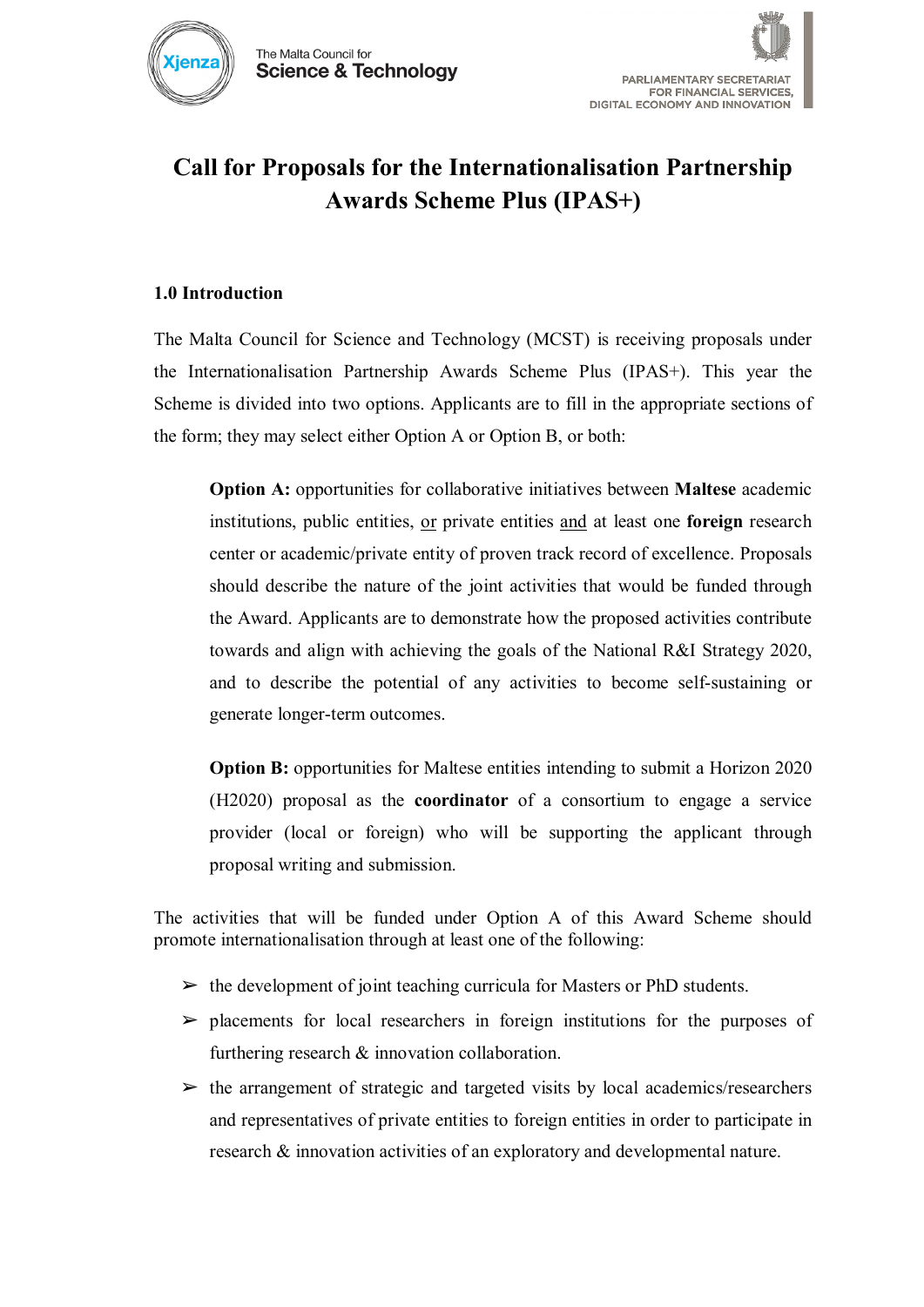

#### The Malta Council for **Science & Technology**



- $\triangleright$  the organisation of seminars or workshops on a particular research and innovation area **held** in Malta that would benefit from the participation of foreign experts.
- $\triangleright$  the development of transnational research & innovation proposals for submission to third party-funders, e.g. AGRIP, EASME - COSME, EPLUS, Horizon 2020, Life Programme, etc...

In the case of Option B, develop and submit an H2020 proposal, as the **coordinator** of a consortium, to any part of the programme **open to Maltese registered legal entities**, by engaging the services of proposal writer/s or consulting services of proven track record in proposal writing in H2020. The activities must be implemented over a one (1) year period and shall not extend beyond 30th September 2020. Applicants are encouraged to participate in related H2020 events and training organised by MCST. In addition, applicants are encouraged to set up regular meetings/consultations with the respective H2020 National Contact Point.

### **2.0 Eligibility Criteria**

Maltese registered legal entities such as licensed academic institutions, public entities, NGOs or private entities are eligible to apply. Applications should be endorsed by the entity's legal representative.

Applicants already featuring on MCST's non-compliance list will not be eligible to apply for this Awards Scheme.

#### **3.0 Financing**

Each applicant is invited to provide a breakdown of the anticipated costs to carry out the proposed activities as part of the application form. MCST reserves the right to negotiate any amount quoted by the applicant should this be considered as being over-estimated. The amount of the Award available to any one successful applicant is capped at  $\epsilon$ 5000 per option.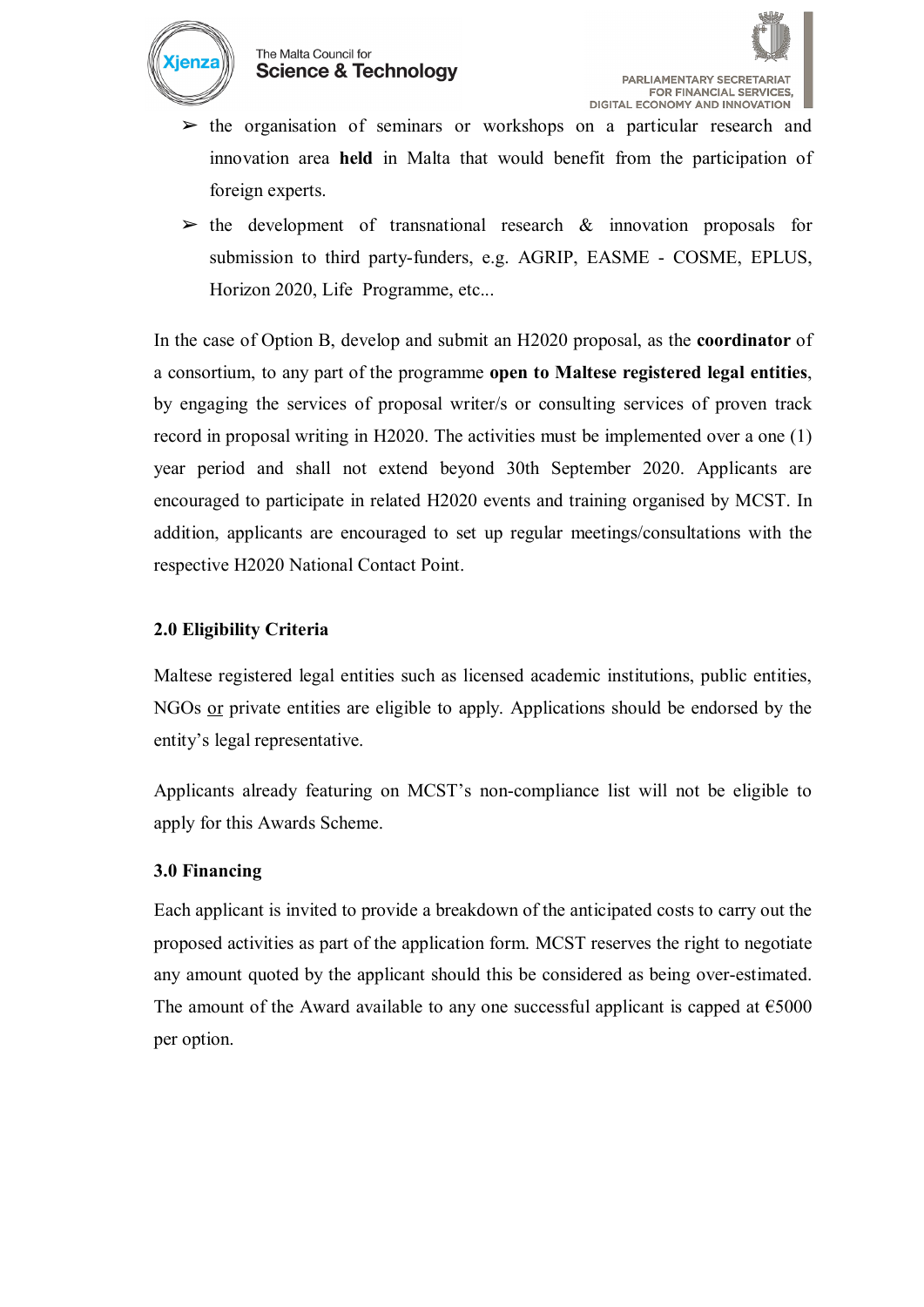



Eligible costs include:

For Option A:

- $\triangleright$  flights for travel related to the project (the total amount for each flight should be estimated as costing no more than  $\epsilon$ 500 for EU countries and  $\epsilon$ 1000 for non-EU countries and should be an economy class ticket);
- $\triangleright$  travel insurance:
- $\triangleright$  subsistence allowance (inclusive of accommodation) when subsistence costs are calculated the local entity's pre-approved subsistence allowances should be used;
- $\triangleright$  catering and up to two hosted meals per day (strictly in relation to meetings, workshops and seminars hosted by the applicant in Malta); and
- $\triangleright$  information and promotional material (essential for the effectiveness and success of the collaboration).

### Furthermore,

under Option A: supplementary or match-funding from the foreign partner is allowed and encouraged, as long as it does not finance the same activities that will be funded through the Internationalisation Partnership Award (IPAS+). Proposals including such supplementary or match funding from partner institutions will be prioritised.

# For Option B:

 $\triangleright$  proposal writer/s or consulting services fees.

For Option B, MCST will provide 100% reimbursement upon confirmation of proposal submission and confirmation of invoice and receipt by beneficiary. The beneficiary must follow procurement regulations and must also provide evidence that the services were value for money. eg. quotations, track record of selected service provider.

A conflict of interest (COI) exists for Option B if the proposal writer/s or consulting service;

- is involved in the preparation of the IPAS+ application.
- stands to benefit directly if the proposal is positively evaluated. Providing market research information to the applicant will not be considered a COI.
- has a family / personal relationship with any person representing an applicant
- is a director / trustee / partner of the applicant or involved in the management of the applicant's entity or is an employee of the same entity.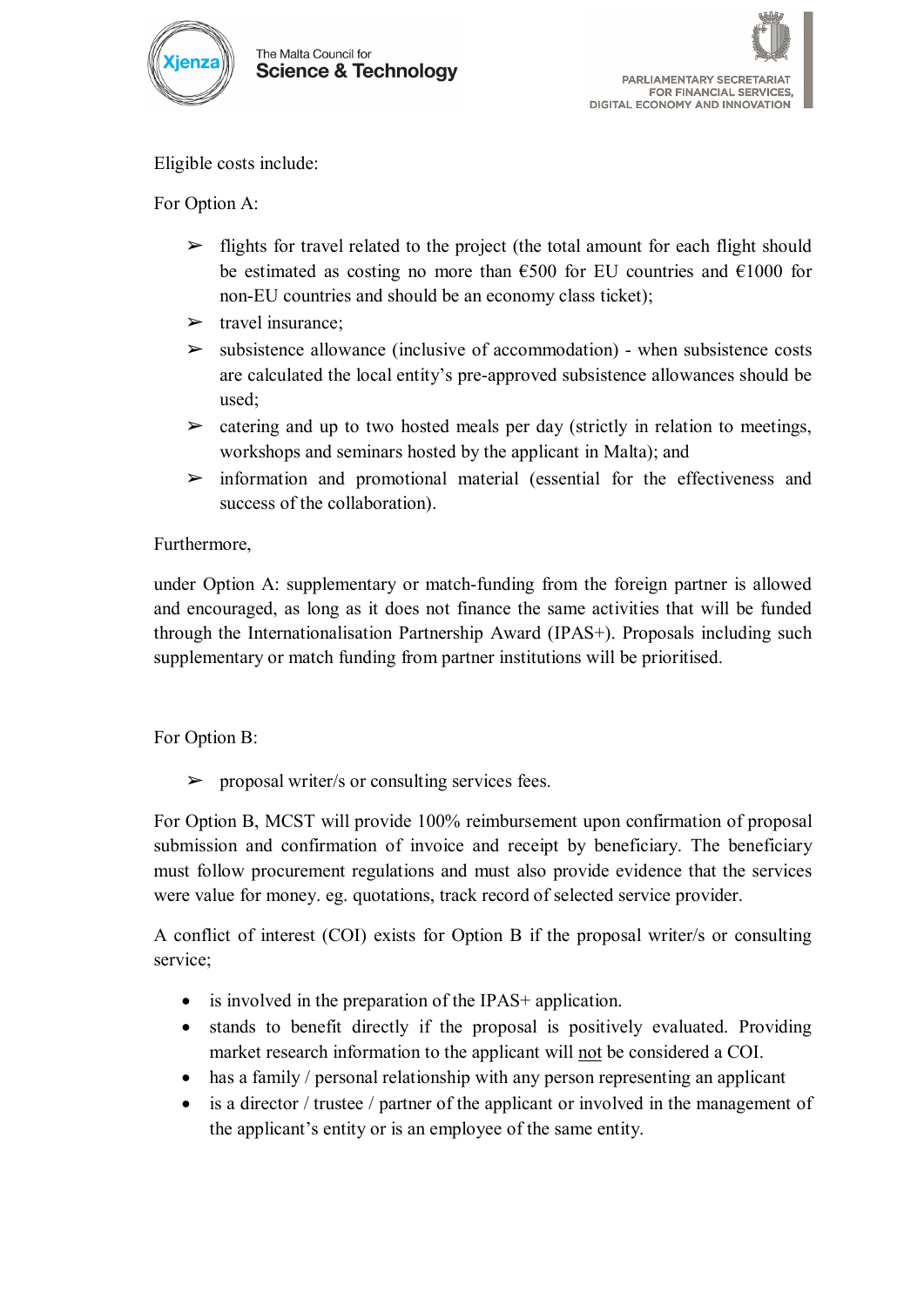



**Consumables and equipment cannot be funded under this Scheme. Expenses related to loans, interests and recoverable value added tax are also considered as ineligible costs.**

Award holders will be responsible for arranging all relevant activities including, but not limited to, travel plans, accommodation, logistics planning, insurance coverage for any participant travel, etc.

The Applicant should provide an estimated breakdown of the anticipated costs to carry out the project's activities in the application form.

**No double funding** is permitted for the **same** activities carried out in IPAS+ and in conjunction with other schemes.

### **4.0 Submission of Application Form**

Interested Applicants are to submit their application form electronically to Mr. Mark Farrugia at [mark.c.farrugia@gov.mt](mailto:mark.c.farrugia@gov.mt) with "IPAS+ - Application 2019" as a subject heading by not later than **midnight on 21st June, 2019**. All submissions must be initialised / signed, dated and/or stamped on each page. Late or incomplete applications will not be considered.

Submissions should include the following documents:

- $\triangleright$  the 'Internationalisation Partnership Awards Scheme Plus 2019 Application Form' provided by MCST that is associated with this call.
- $\triangleright$  Under option A:
	- letters of support from all partner institutions, confirming any matching or additional funding.
	- full CVs of principal investigator/s from local and partner institution/s.
	- profile of potential partners,
	- agenda of event, activities, training etc…
- $\triangleright$  Under option B:
	- proposed project idea (project's brief) and pre-identified call topic.
	- profile of pre-identified potential consortium partners (if already available).
	- profile of at least 3 *potential* proposal writers or consulting services providers.
	- company profile/track record of the applicant's legal entity.

It is the responsibility of the applicant to ensure the timely and correct delivery of the application form to MCST. It should be noted that emails larger than **6MB** will be automatically rejected by the mail system. The applicant may make use of cloud storage.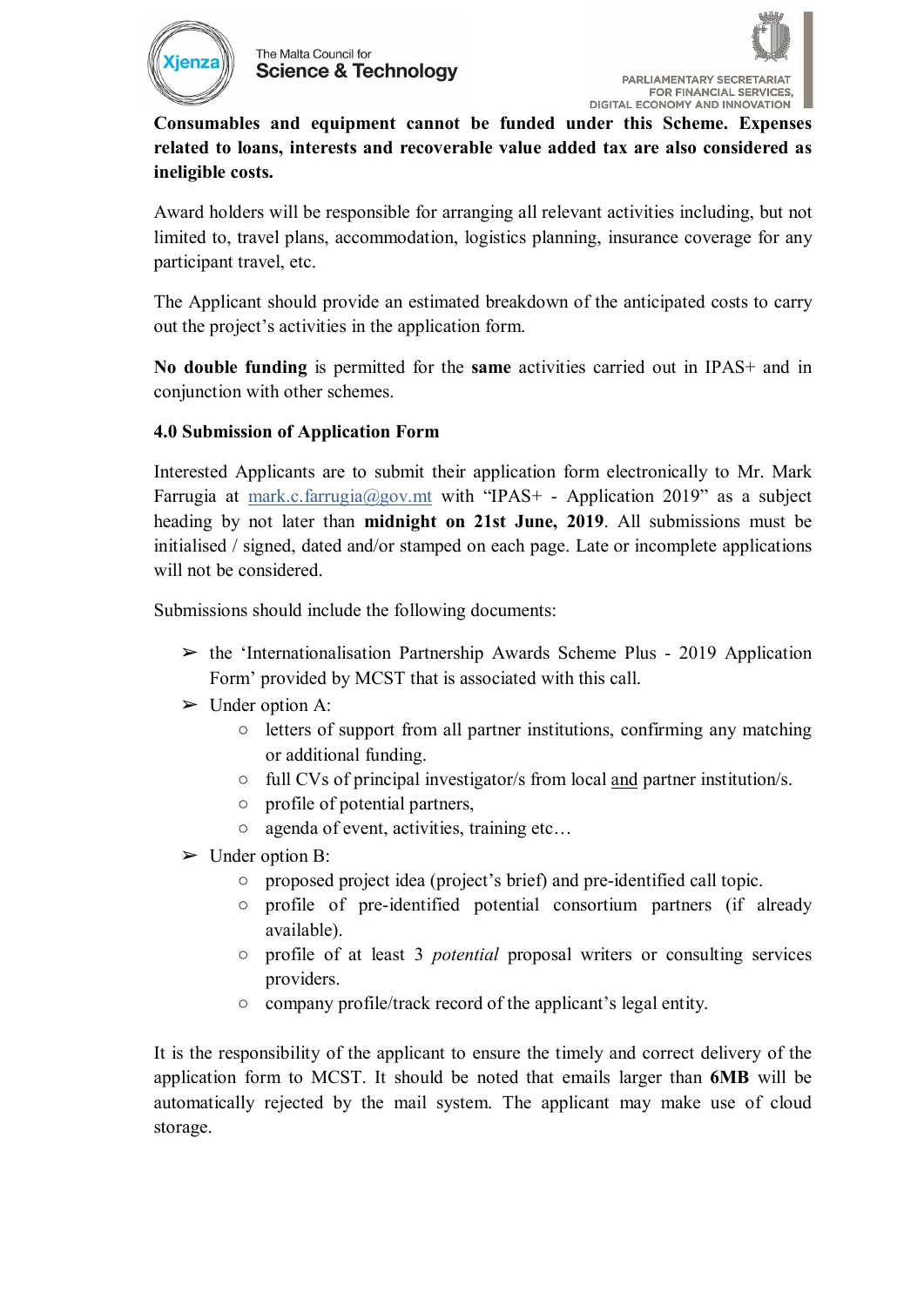

### **5.0 Selection Process**

Applications will be assessed by a selection panel set up by MCST against the following criteria:

For Option A:

# ➢ **Quality of Project/Activity**:

○ Proposals will be evaluated on the quality of the collaboration activities with the foreign partners. Activities must either be, or be supportive of, high quality international research & innovation with the potential to yield mutually beneficial results and demonstrate innovation and interdisciplinarity in the selected field of interest. The involvement of early career researchers (i.e. at Masters or PhD level) in the implementation of the internationalisation activities will be considered an advantage.

# ➢ **Strength of Partnership and Leadership**:

- Projects/activities must be led by recognised experts with a demonstrated track record in research and innovation and good leadership ability. Evidence of past collaborative work between the partnering institutions, for example, joint projects or publications, and any other relevant past achievements will be considered a testament to the strength of the partnership.
- New partnerships between local and foreign entities in the interest of furthering R&I collaboration are also encouraged with the aim of fostering closer ties between local and international institutions. A convincing case should be made for the benefits of the partnership(s).

# ➢ **Outcomes and Sustainability:**

○ Proposed activities must have significant potential outcomes, including, for example, joint publications, subsequent grant bids, development of innovative products, etc., and will build longer term international relationships based on a genuine commitment by the partners to invest in a sustained successful partnership. Evidence of the potential to attract or generate external funding will be considered an asset.

Priority will be given to well-defined proposals which demonstrates increased odds of success for securing third party-funding or which demonstrate a clear benefit to enhancing the international dimension of local research & innovation activity.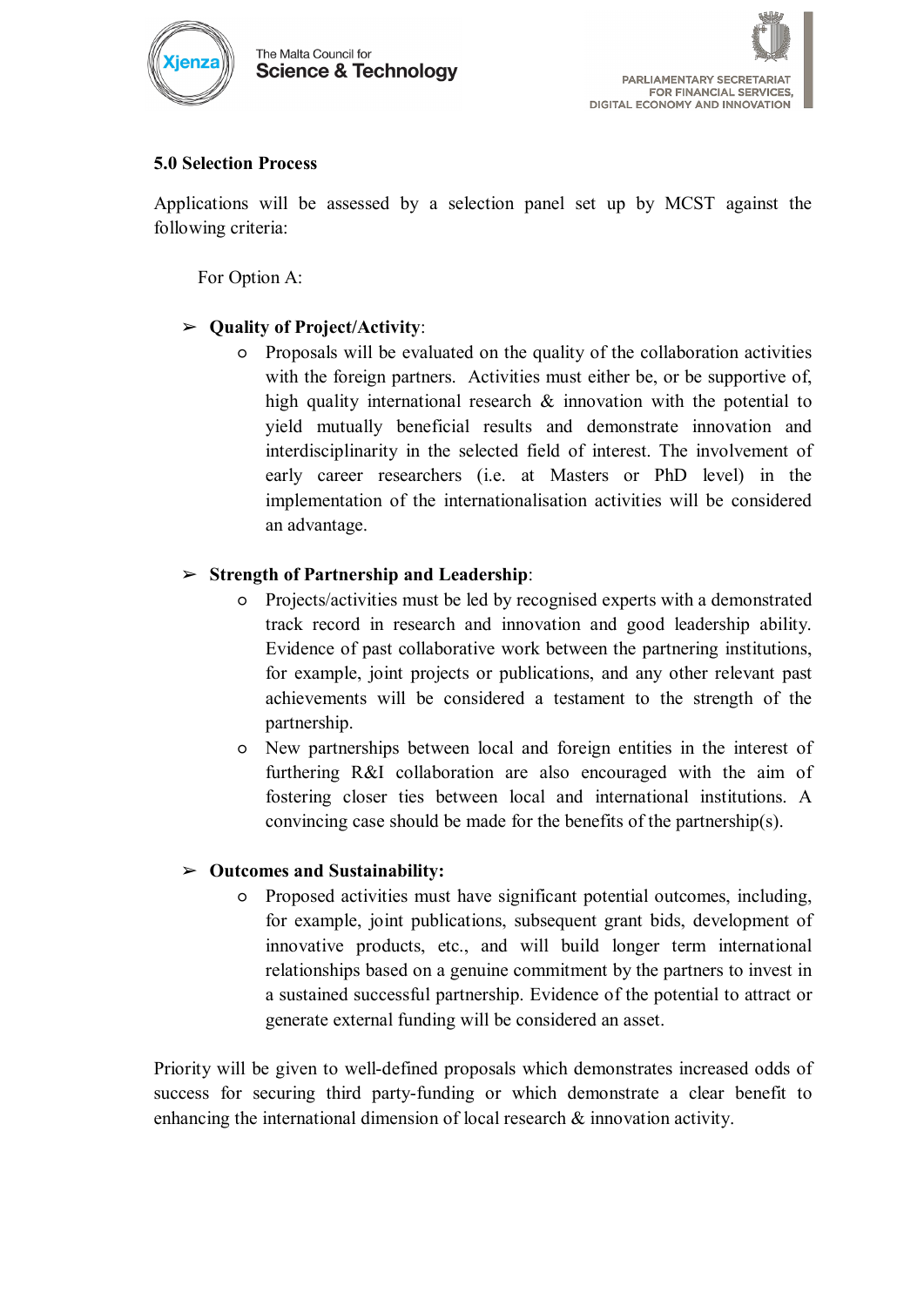

Option B:

- $\triangleright$  Excellence of the proposed project idea (project's brief) and relevance to the pre-identified call topic.
- $\triangleright$  Proven track record of the proposed consultancy individuals/firms, including a list of other Horizon 2020 projects that have been supported in the past.
- $\triangleright$  Quality of the proposed consortium partners, makeup, distribution, diversity (academic, public, private).

# **6.0 Award Duration**

Upon successful completion of the evaluation stage, it may be necessary for MCST to negotiate the amount of the Award requested in the application form. MCST retains the right to provide Awards of a different sum should the amount in the 'breakdown of costs' appears to have been overestimated.

The deadline for completion of the projects/activities funded through the award is **30th September 2020**, although projects may be completed at any point within a 1-year time-frame. Upon completion of the activities/projects, the applicant is to submit a final report within 30 days according to a standard template developed by MCST. The final report will need to be accompanied by all relevant documentation, including receipts demonstrating how the award was spent. MCST retains the right to audit the financial documentation and to request further proof of expenditure of the award. Should there be a significant discrepancy between the sum of the award disbursed by MCST and the amount spent by the applicant (as substantiated through receipts or other financial documentation) MCST retains the right to request a reimbursement of the unspent funds.

Any requests for an extension or change of use of the award should be addressed in writing to Mr. Mark Farrugia at [mark.c.farrugia@gov.mt](mailto:mark.c.farrugia@gov.mt) with "IPAS+ - Request for modification 2019" as a subject heading. Such request needs to receive consent from MCST prior to being effected. Applicants are reminded of the importance of retaining all documents proving expenditure of the awarded funds for submission with the final report.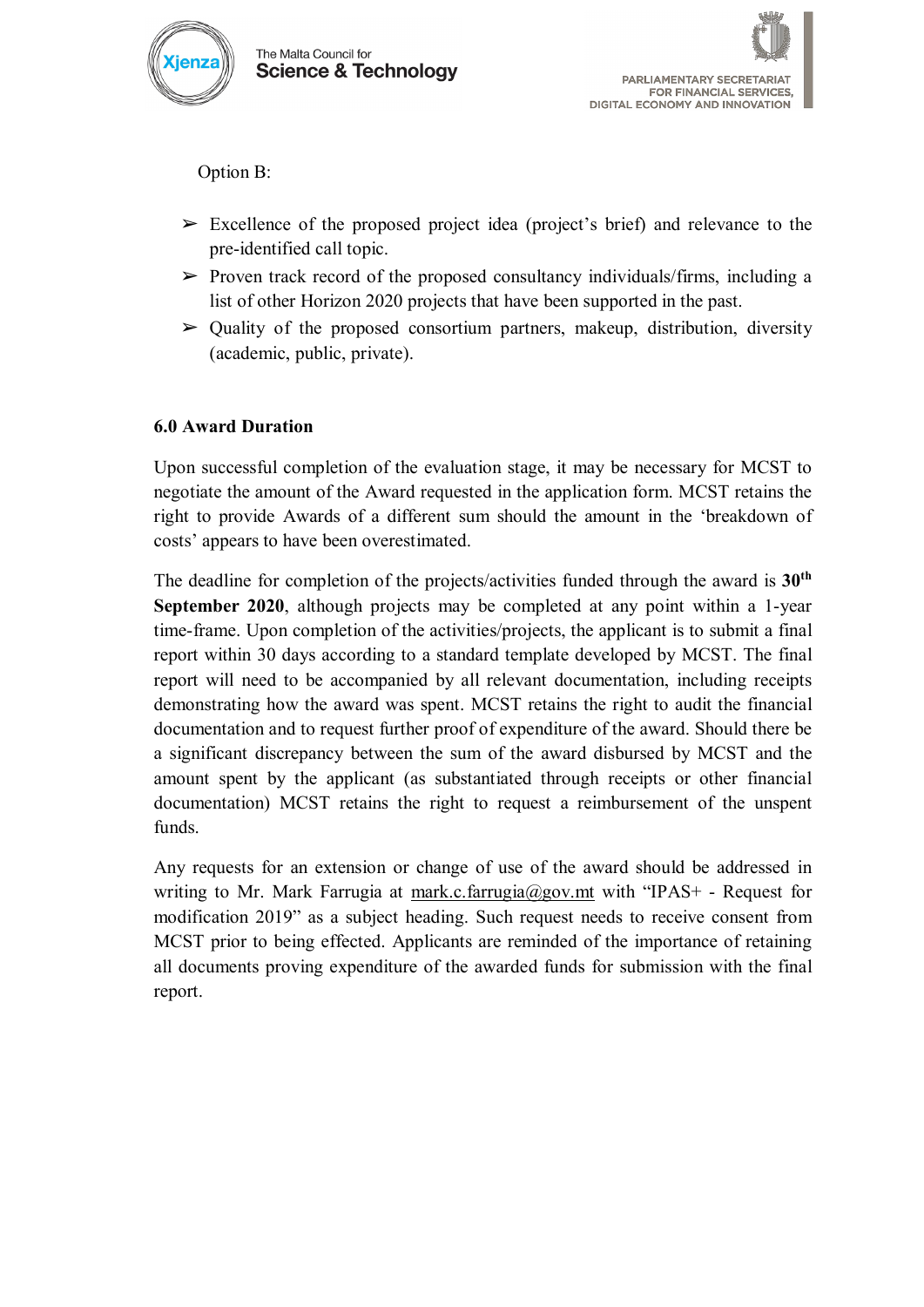



#### **7.0 Correspondence**

Successful applicants will be required to inform Mr. Mark Farrugia at [mark.c.farrugia@gov.mt](mailto:mark.c.farrugia@gov.mt) within the R&I Programmes Unit at MCST regularly of any direct or indirect outputs resulting from this award during and beyond the lifetime of the award.

Successful applicants are also required to submit a detailed report on the activities undertaken to Mr. Mark Farrugia within thirty days from the date of completion of the activities funded by the Award. For those activities extending for the full duration of this Scheme (i.e. until  $30<sup>th</sup>$  September 2020), final reports should be submitted to MCST by no later than  $31<sup>st</sup>$  October 2020. MCST reserves the right to take any necessary legal action should such reporting not be submitted.

Reference to this award should be made on any publication, marketing or PR material that is generated in relation to the project or activity undertaken.

#### **8.0 State aid**

This scheme is being implemented in line with Commission Regulation (EU) No. 1407/2013 of 18 December 2013 on the application of Articles 107 and 108 of the Treaty on the Functioning of the European Union to de minimis aid (OJ L 352/1), hereinafter referred to as the de minimis Regulation.

Assistance may not be awarded to the following:

- a) Undertakings active in the fishery and aquaculture sector, as covered by Council Regulation (EC) No. 104/2000;
- b) Undertakings active in the primary production of agricultural products;
- c) Undertakings active in the sector of processing and marketing of agricultural products, in the following cases:
	- i. Where the amount of the aid is fixed on the basis of the price or quantity of such products purchased from primary producers or put on the market by the businesses concerned;
	- ii. Where the aid is conditional on being partly or entirely passed on to primary producers;
- d) Aid to export-related activities towards third countries or Member States, namely aid directly linked to the quantities exported, to the establishment and operation of a distribution network or to other current expenditure linked to the export activity;
- e) Aid contingent upon the use of domestic over imported goods;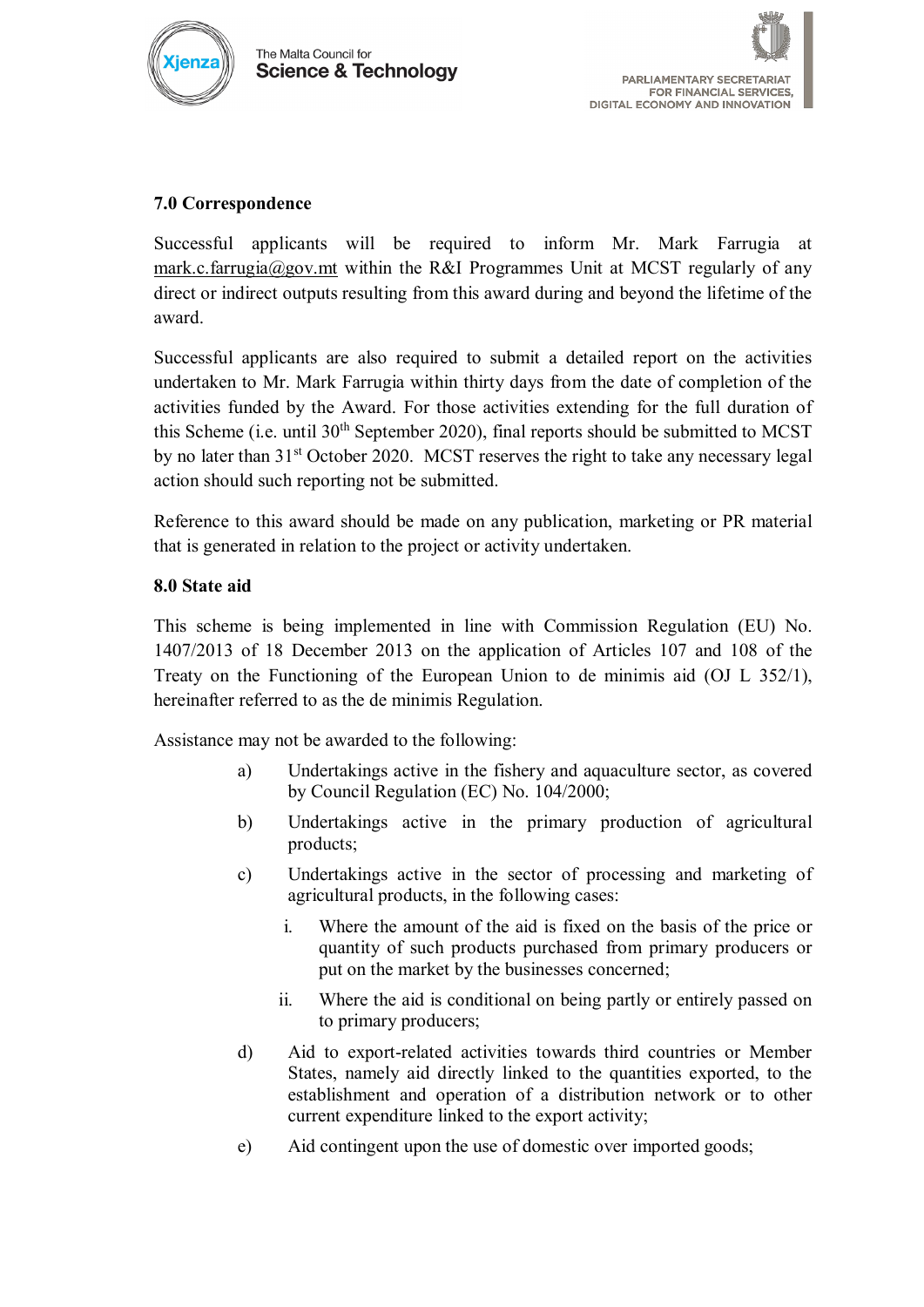



The total amount of de minimis aid granted to a single undertaking shall not exceed the amount of  $\epsilon$ 200,000 over any period of three consecutive fiscal years. This period covers the fiscal year concerned as well as the previous two fiscal years.

This maximum threshold would include all State aid granted under this aid scheme and any other State aid measure granted under the de minimis rule including that received from any entity other than MCST.

The term 'single undertaking' includes, all undertakings having at least one (1) of the following relationships with each other:

- a) one undertaking has a majority of the shareholders' or members' voting rights in another undertaking;
- b) one undertaking has the right to appoint or remove a majority of the members of the administrative, management or supervisory body of another undertaking;
- c) one undertaking has the right to exercise a dominant influence over another undertaking pursuant to a contract entered into with that undertaking or to a provision in its memorandum or articles of association;
- d) one undertaking, which is a shareholder in or member of another undertaking, controls alone, pursuant to an agreement with other shareholders in or members of that undertaking, a majority of shareholders' or members' voting rights in that undertaking.

Undertakings having any of the relationships referred to in points (a) to (d) of the first subparagraph through one or more other undertakings shall also be considered to be a single undertaking.

In terms of Article 5 of the de minimis Regulation, de minimis aid granted under this scheme may be cumulated with de minimis aid granted in accordance with Commission Regulation (EU) No 360/2012 up to the ceiling laid down in that Regulation. It may be cumulated with de minimis aid concerning different eligible costs granted in accordance with other de minimis regulations up to the relevant ceiling fixed in terms of this Call for Proposals.

The de minimis declaration form must be filled in and submitted together with the application form.